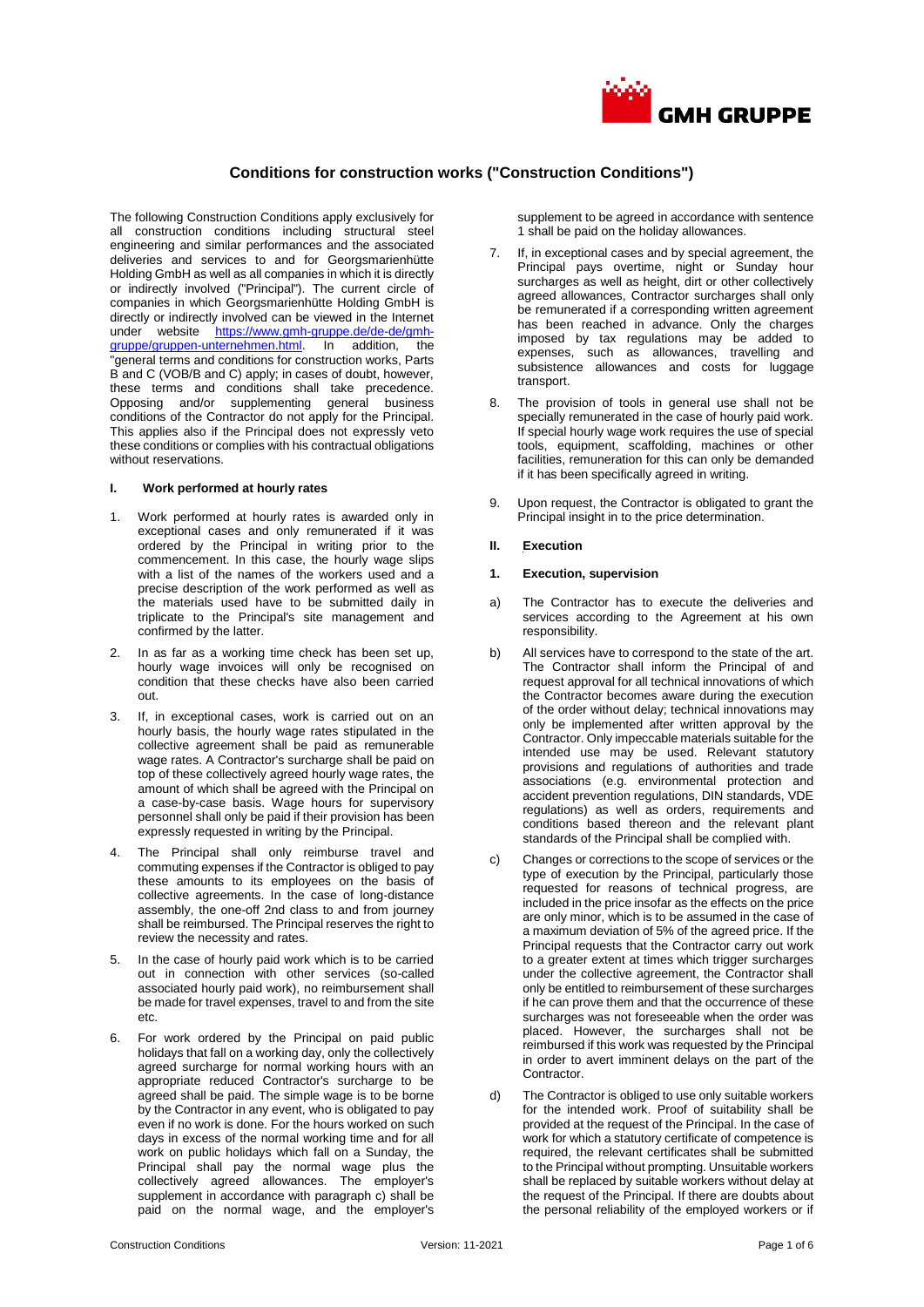there are breaches of discipline, which make continued employment on the plant premises appear unreasonable for the Principal, the Principal may prohibit these workers from entering the works premises.

- e) The Principal is entitled to monitor the performance of the services in accordance with the Agreement and to reject the services if they are not in accordance with the Agreement and to demand that the work be carried out in a technically perfect manner and in accordance with the provisions of the Agreement.
- f) If necessary, the Principal can avail himself of the works contrary to the Agreement until the Contractor has provided a solution. If the deadline stipulated by the Principal to the Contractor to remedy the situation is not met, the Principal shall be entitled to carry out the work elsewhere at the Contractor's expense.

#### **2. Correspondence, notes**

- a) Any correspondence as well as all technical documentation has to be generated in German.
- b) In addition to the order reference and order number, the plant designation shall also be indicated in plain text on all documents.

#### **3. Delivery and removal of material**

- a) All supplies have to be delivered free construction site. Rail wagons arriving for the Contractor shall be transported free of charge and at the Contractor's risk from the handover track of the Bundesbahn by the Principal's works locomotives - if available.
- b) In order to determine the precise weight, the work, processing and lifting equipment and materials are to be loaded separately with various standard prices as well as from different orders, where possible.
- c) Dispatch notices have to be submitted in triplicate immediately upon dispatch of the consignments. These have to contain: Dispatch address and destination, name of building project, object, order date, order, drawing and item number, quantity, weight, dimensions and type of material. The material for dispatch has to be labelled accordingly. The Contractor is responsible for any costs resulting from the non-compliance with this regulation.
- d) Hazardous materials must also be labelled with details of all components relevant to safety during handling, operation and transport in accordance with the Ordinance on Hazardous Substances.
- e) General and express cargo as well as postal consignments may only be addressed to the Contractor free construction site.
- f) The Contractor has to unload the wagons properly and on time at his own expense and risk. The Principal does not guarantee that the connecting rails can be used in due time and without interruption; however, he shall endeavour to consider any necessary arrangements made by the Contractor.
- g) Wagon demurrage charges and other costs incurred as a result of a delay in unloading shall be borne by the Contractor, unless they are the fault of the Principal. If the connecting rails are not available to the Contractor as scheduled and if compliance with the delivery deadline is jeopardised as a result, the Contractor shall inform the Principal of this immediately with subsequent written confirmation. Agreements shall then be made on any necessary reasonable extension of the deadline.
- h) Interim storage shall be free of charge for the Principal; if the Principal is responsible for the interim

storage, this shall only apply to interim storage of up to three months.

i) Within the Principal's production halls, construction and assembly sites may only be approached by vehicles (cars, lorries and heavy goods vehicles) for the delivery and removal of materials. Parking of such vehicles inside production halls is not permitted.

# **III. Conduct at the construction site**

# **1. Usage of plant roads and crossing rail lines**

- a) The plant premises may only be used along the designated routes. The statutory provisions for public road traffic (in particular the StVO) apply accordingly. If special regulations for traffic have been made on site; these shall be observed and shall have priority.
- b) In order to avoid damage to the road surfaces, tracked vehicles may only be transported through the plant premises using transport trolleys.
- c) Rails may only be crossed by road vehicles in the area of paved roads. Track traffic always has the right of way. If it is necessary to cross tracks outside of paved routes, the railway company must be informed in advance via the Principal's local construction management. Stopping on tracks or in the track area is strictly prohibited. A forced stop - e.g. due to technical faults - requires the driver of the road vehicle to secure the track in both directions. The neighbouring rail way control centres or switch posts must be informed immediately.
- d) Any pollution of streets and squares caused by the Contractor shall be removed by him without delay.
- e) A safety instruction is handed out to all fitters and drivers by our occupational safety department.

# **2. Establishing, maintaining and clearing of the installation site**

- a) The construction site set-up shall be subject to the express approval of the Principal; it shall be specified in a construction site set-up plan.
- b) When setting up, maintaining and clearing the construction site it, in particular also in consideration of the necessary safety measures, the Contractor shall take all precautions not to obstruct operations and other work to be carried out in this operating area as well as third parties. If obstructions are unavoidable, additional agreements shall be made in this context.
- c) At the request of the Principal, the Contractor shall also provide access to roads, water pipes as well as corresponding facilities of the construction site, which he has established when setting up the construction site, to other companies working in this area against remuneration of any additional costs incurred by the Contractor as a result by the joint user, insofar as this does not jeopardise the progress of the Contractor's own work.
- d) The construction site maintained by the Contractor has to be kept tidy. In particular the ongoing disposal of any incurred rubble and scrap amounts has to be ensured. In the event of complaints, the Principal shall clear the construction site at the Contractor's expense after a prior written warning has been issued to no avail.
- e) The Principal has to provide sufficient lighting on the construction site.
- f) The Principal shall not supply a plant phone connection at the construction site.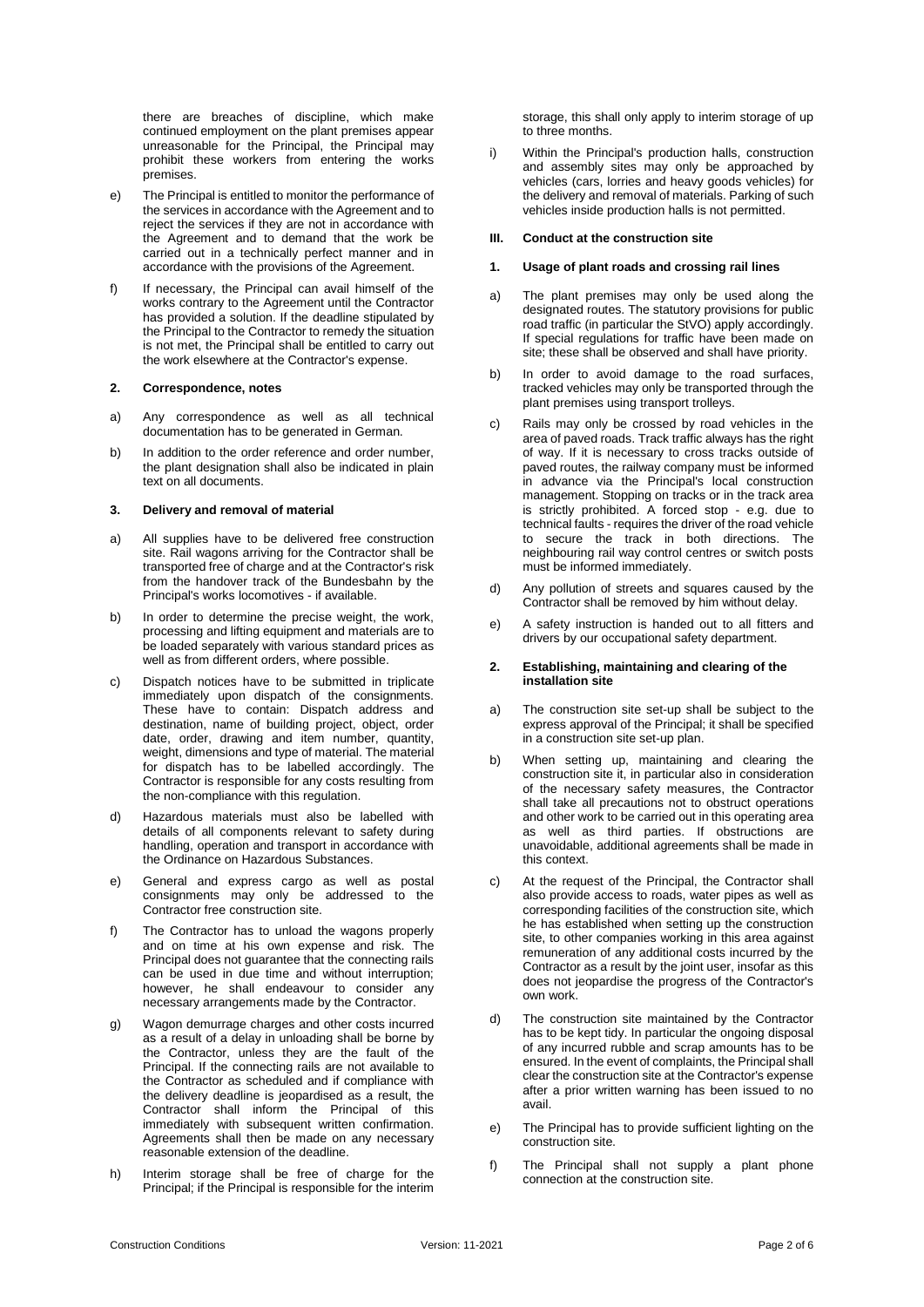- g) Work, recreation, accommodation, storage rooms and the like may only be set up and heated with the consent and in accordance with the instructions of the Principal. They have to be identified with company signage. The Contractor shall implement this, if required for the operation. The initiator is responsible for the costs.
- h) Installing trailers, mobile homes and sleeping containers on the works premises is prohibited.
- i) Changing rooms, lounges, washrooms and showers as well as toilets of the Principal may not be entered or used by the Contractor, its employees and other agents without the Principal's special consent. The Contractor shall itself provide for such facilities, including the disposal of waste water and faeces.
- j) Railway operations may not be obstructed by the Contractor's works. When setting up assembly equipment, it is essential to ensure that there are no profiles. Materials shall be stored in such a manner that the clearance gauge and the path for shunters are kept clear. Work may only be carried out next to, above and below or on the tracks with the prior approval of the Principal's railway operations.
- k) Where necessary, the Contractor shall provide security guards.

# **3. Scaffolding, equipment etc.**

- a) The Principal shall not provide scaffolding, equipment, timber etc.
- b) Only working and protective scaffolds in accordance with the DIN standards valid at the time of the construction project (currently DIN EN 12811 and DIN EN 12810) are permitted. In the case of scaffolding of other designs, proof of suitability for the intended use, e.g. general building authority approval or static calculation, must be provided.
- c) The Contractor shall permit third parties to shared the use of the scaffolding provided by him or the Principal, insofar as this does not impede the proper execution of the work assigned to him and its timely completion.
- d) Scaffolding may only be removed by the Contractor with the consent of the Principal.
- e) The use of equipment, scaffolding, preparation and lifting gear etc. belonging to the Principal or third parties is only permitted with their respective permission. Use shall be at the Contractor's own responsibility and risk; the Contractor shall be liable for any damage to or loss of items belonging to the Principal or third parties as a result of such use.

# **7. Drawings, calculations and other technical documentation**

- a) Immediately after receipt of the order, the Contractor shall deliver and submit to the Principal the calculations, execution and construction drawings, anchoring plans, foundation plans, formwork and reinforcement drawings and other technical documents required for the execution of the order in tractable form without special remuneration. The same applies to the documents necessary for obtaining permits.
- b) Before the Principal has released these documents for execution, the Contractor may only commence execution of the order on the express instruction of the Principal. The release of the submitted documents for execution by the Principal does not limit the Contractor's responsibility for the execution of the order in accordance with the Agreement. This also applies for suggestions and alteration requests by the Principal.
- c) The final drawings, parts lists, calculations and other technical documents shall be handed over to the Principal in full and in digital form. If this is not possible, e.g. in the case of company printed documents, the documents shall be provided in quadruplicate. They shall become the property of the Principal. The provisions of copyright law remain unaffected.
- d) Drawings and other documents made available to the Contractor remain the property of the Principal.

# **8. Power, water etc.**

- a) If the Contractor requires electrical energy for the deliveries / services ordered by the Principal on the Principal's premises, this may only be taken from the facilities assigned by the Principal as, from 01.01.2021, the Principal is obliged to carry out an accrual in accordance with the law on measurement and calibration (Guideline on measurement and estimation for EEG apportionment obligations). For the extraction of electrical energy, it is mandatory for the Contractor to participate in an on-site instruction. Otherwise, the extraction of electrical energy is prohibited.
- b) Connection points for the provided power shall be determined by the Principal. Supply lines to the points of consumption shall be established and maintained by the Contractor. The Contractor shall provide the necessary construction power distributors; they must be equipped with fault current protection in accordance with VDE 0100. Without this protection, the connection shall not be approved.
- c) The Contractor shall inform himself about the technical conditions of the connections. Only the connection devices intended for this purpose may be used for the extraction. No changes may be made to the connections. Usage by the Contractor is at his own risk. The Principal shall is not liable for failures and defects.

# **9. Reporting**

Weekly reports in duplicate shall be submitted to the Principal on the progress of the work, the strength of the workforce, hours worked during the reporting period, equipment inventory, delivery status and consumption of building materials, weather conditions and special events. In addition, the Contractor shall keep a daily construction diary to be confirmed by the Principal.

# **10. Monitoring the construction site**

The Contractor is responsible for the monitoring of the construction site incl. facilities, material, equipment and items of the workers.

# **11. Entry and exit control**

Prior to commencement of the work, the Contractor shall submit a list of names of all employees and workers employed at the construction site, stating their date and place of birth, their place of residence and vehicle registration number, so that identification cards can be issued by the Principal's works supervisor. Any changes must be reported in good time. These identity cards are to be returned in full after completion of the work; the Contractor is responsible for the timely collection of the identity cards. All workers employed by the Contractor on the works premises must pass through the entry and exit control and comply with the control regulations in force at the Principal.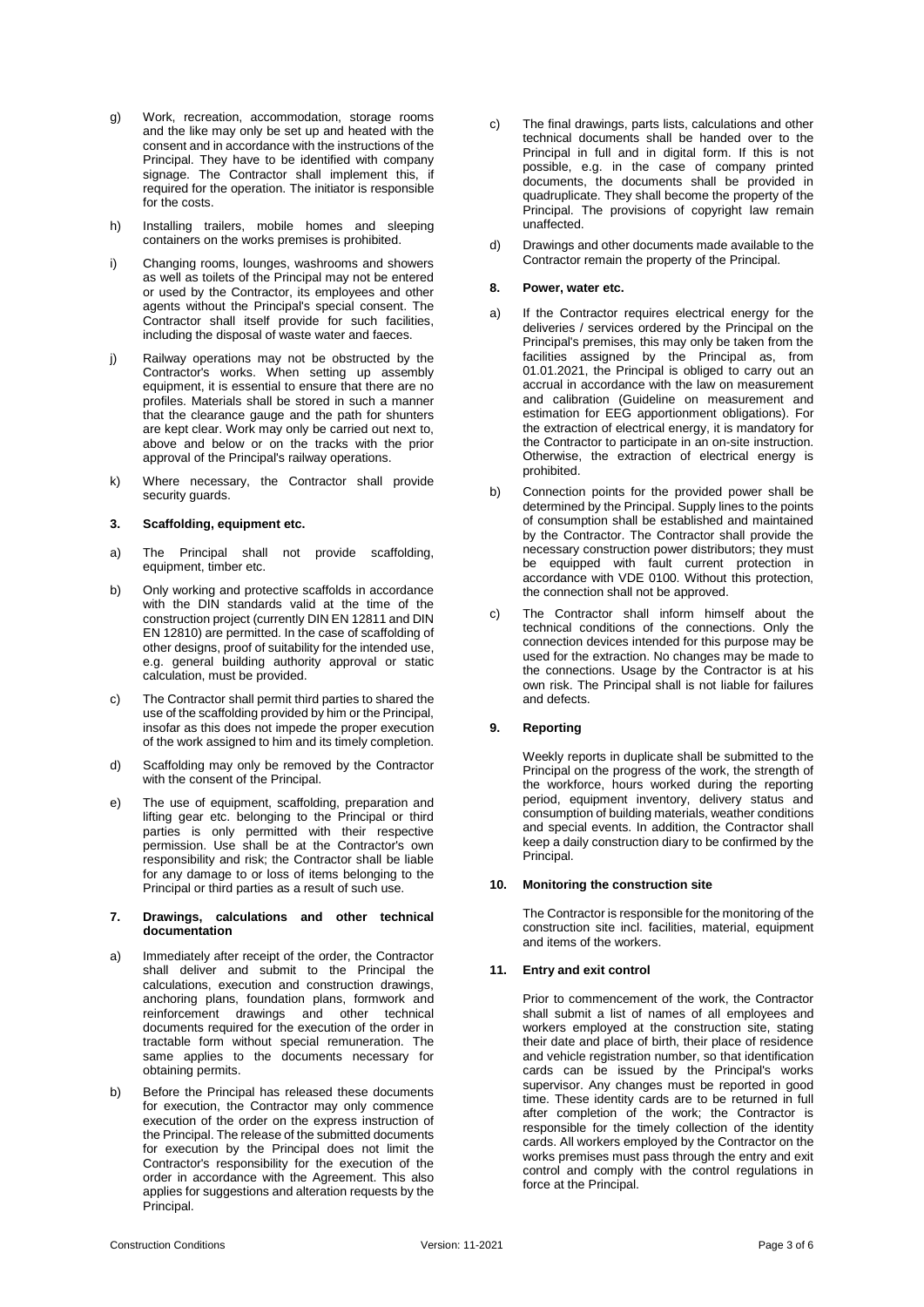#### **12. Plant supervision**

All employees have to be made aware that they have to comply with any orders issued for their own protection and for the protection of the plant facilities, as well as with any instructions issued by the plant supervisor.

# **13. Prohibition of alcohol, tobacco and drugs**

- a) It is prohibited to bring alcoholic beverages and drugs onto the factory premises or to consume them on the factory premises.
- b) Smoking is prohibited within the specially marked area.

#### **14. Equipment list**

Prior to delivery of equipment, tools, machines and the like, the Contractor shall submit a list to the Principal and hand over a copy thereof to the Principal's plant security. Small tools may be listed together in tool containers. All such items shall be clearly marked as Contractor's items. Only the items listed in these lists shall be released for removal.

# **15. Security and work safety regulations**

- a) The Contractor shall inform himself of and strictly observe and comply with the respectively applicable regulations of the supervisory authority as well as all accident prevention regulations of the competent professional associations. In the case of works which require special safety measures, the Contractor shall continuously ensure that the necessary safety measures are implemented and maintained for the duration of the work.
- b) The Contractor shall draw the attention of his workers and his agents to the special hazards of the works operation, in particular the railway operation.
- c) The Contractor's employees are prohibited from leaving the assigned work area and from entering other establishments without justified cause.
- d) The Contractor shall contact the Principal's Health and Safety Department prior to commencing work on the plant premises. Relevant accident prevention regulations can be inspected at this department and in the plants.
- e) The prescribed body protection items (safety helmet, safety shoes, etc.) have to be used.
- f) Gas, compressed air, steam and the like, if provided by the Principal, may only be tapped at the designated points which are approved by the Principal and by means of the connection devices provided for this purpose.
- g) Works using fire of any kind (welding, cutting, soldering, heating, etc.) may only be carried out after prior information and written permission from the plant's fire brigade and, if there is no such fire brigade, from the department otherwise responsible for fire protection.
- h) For all work in plants where cranes, hoists and other transport equipment are installed, the Contractor shall assign a liaison person, who shall communicate with the machinists, crane operators, shunters, etc., insofar as this is necessary to avoid possible mutual danger. The liaison officer shall be named to the Principal in writing.
- i) The Principal's safety specialists shall be available to the Contractor for advice on all occupational safety issues during the performance of the work on the plant premises.

j) Accidents have to be reported to the Principal without undue delay.

# **16. Discoveries**

The Principal obtains sole ownership to all discoveries on the plant premises (Section 984 BGB (German Civil Code)). The Principal is entitled to all rights of the discoverer.

**17.**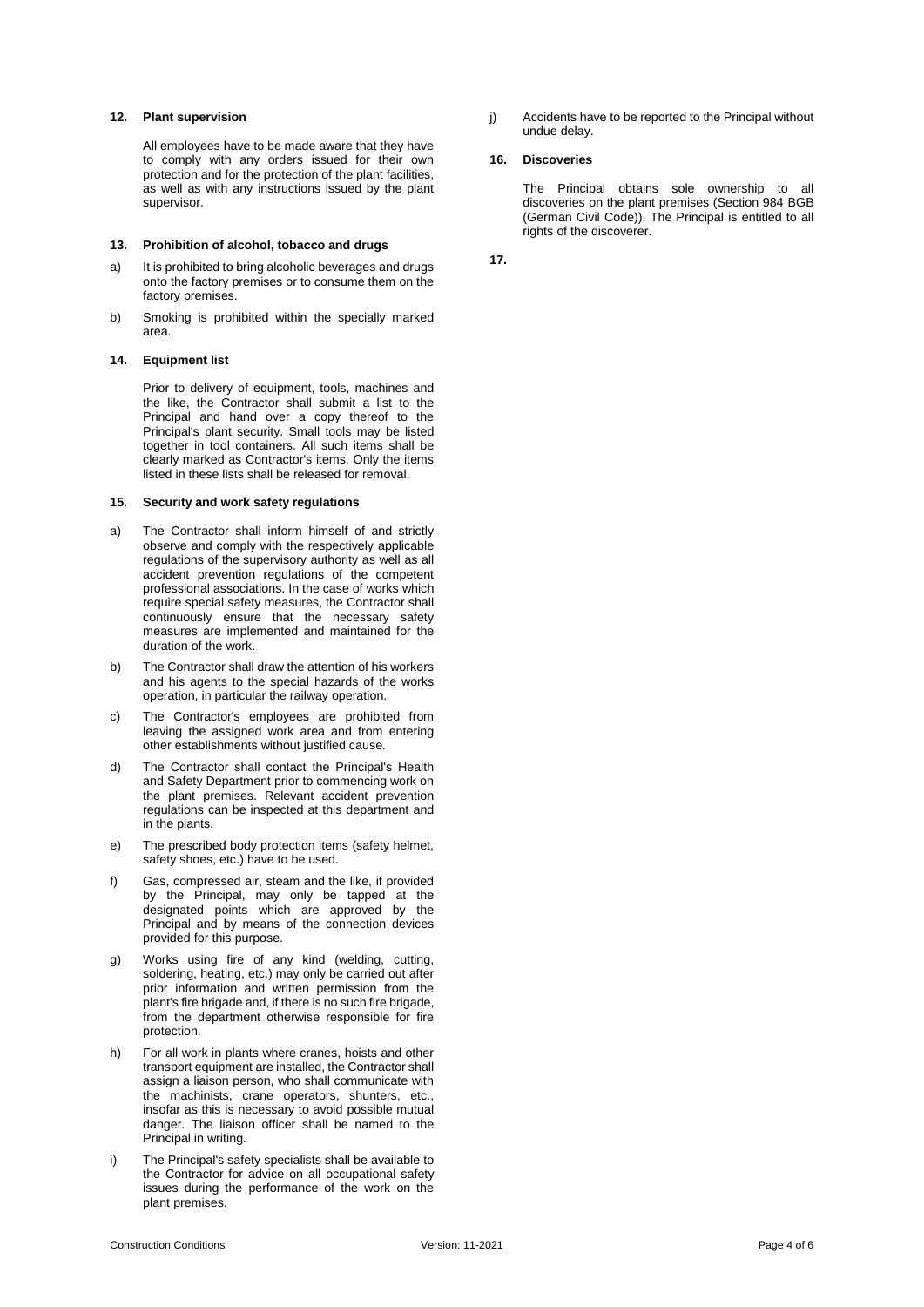#### **Conduct at the construction site**

- a) When carrying out the work, the Contractor shall adapt to the operating conditions of the Principal. Other work to be carried out by the Principal or by external companies on the construction site must be considered.
- b) The Contractor shall ensure that ducts, cables, pipelines and power lines are not damaged. The Contractor shall inform the Principal about the existence and location of ducts, cables, pipelines or power line. in good time prior to the start of the work. The Principal shall decide whether to provide a guard in the vicinity of the said facilities during the work. Cross-cuts must be made in accordance with the Principal's instructions in case of earthworks carried out in the vicinity of pipelines and cables. These may only be carried out by hand excavation. The Contractor shall provide adequate protection for the aforementioned equipment and other electrical equipment, e.g. by means of barriers, covers or supports. In the event of damage, the Contractor shall inform the line operator and the Principal immediately.
- c) If explosive devices (unexploded ordnance) are found during the execution of the work, the Contractor shall take all necessary safety precautions. The Contractor is obligated to report the discovery to the Principal's plant security and to the responsible explosives disposal service and comply with the latter's instructions.

#### **18. Provision of material**

- a) The material provided by the Principal remains the Principal's property and may only be used for his purposes.
- b) The material must be requested from the Principal in writing and in good time, stating the exact delivery time. The Contractor shall bear all risks of deterioration, reduction and loss etc. from the time of takeover, which has to take place immediately.
- c) The transport of materials from the Principal's magazines or warehouses to the place of use as well as the loading and unloading are the responsibility of the Contractor.
- d) In as far as the material provided is included in the total order, the total sum shall be reduced by the values of the material provided on which the order is based, plus the overheads, surcharges and VAT incurred thereon. If the material provided is not included in the total order sum, the invoice shall be issued against proof of the quantities actually required. Additional quantities required in excess of this shall be remunerated by the Contractor in accordance with sentence 1.
- e) Residual quantities of the material provided, including scrap, are to be returned by the Contractor; they are to be taken to the place on the works premises designated by the Principal free of charge and without delay.
- f) At the request of the Principal, the Contractor shall provide evidence of the consumption of all materials provided with the final invoice.
- g) If the Contractor has concerns about the quality of the substances, materials or components supplied by the Principal, he shall inform the Principal of these in writing prior to using them, if possible.

**19. Environmentally hazardous substances**

a) When carrying out work, the Contractor is subject to a special duty of care with regard to environmentally hazardous substances. If pollutants are suspected or found in connection with the performance of the work,

the Principal shall be informed immediately; he shall be given the opportunity to investigate and take suitable measures.

b) If the Contractor's services also include the removal of the resulting substances, he shall comply with the statutory provisions. Unless otherwise agreed in writing, the costs incurred in connection with compliance with these regulations and the removal shall be included in the agreed remuneration for services.

# **20. Photographing is prohibited**

Taking photos of the installation site are only admissible with the written consent of the Principal.

# **IV. Approval**

- 1. The risk of demise or deterioration is only transferred to the Principal upon overall acceptance, regardless of partial approvals.
- 2. The Principal can use the system for the production from the time of initiation. This does not constitute approval.

# **V. Quantities**

- 1. The Principal reserves the right to acknowledge excess or short quantities.
- 2. If the executed amount of the service or partial service covered by a unit price does not deviate from the scope provided for in the Agreement by more than 10%, the contractually agreed unit price shall apply.
- 3. If the quantity estimate is exceeded by more than 10%, a new price shall be agreed upon if requested, taking into account the additional or reduced costs.
- 4. In the event of a shortfall of more than 10% in the quantity estimate, the unit price for the quantity of the service or partial service actually performed shall be increased upon request, unless the Contractor is compensated by increasing the quantities in other order numbers (items) or in some other way. The increase in the unit price shall essentially correspond to the surplus resulting from the distribution of the site set-up costs and site overheads and the general business costs over the reduced quantity. VAT shall be compensated in accordance with the new price.